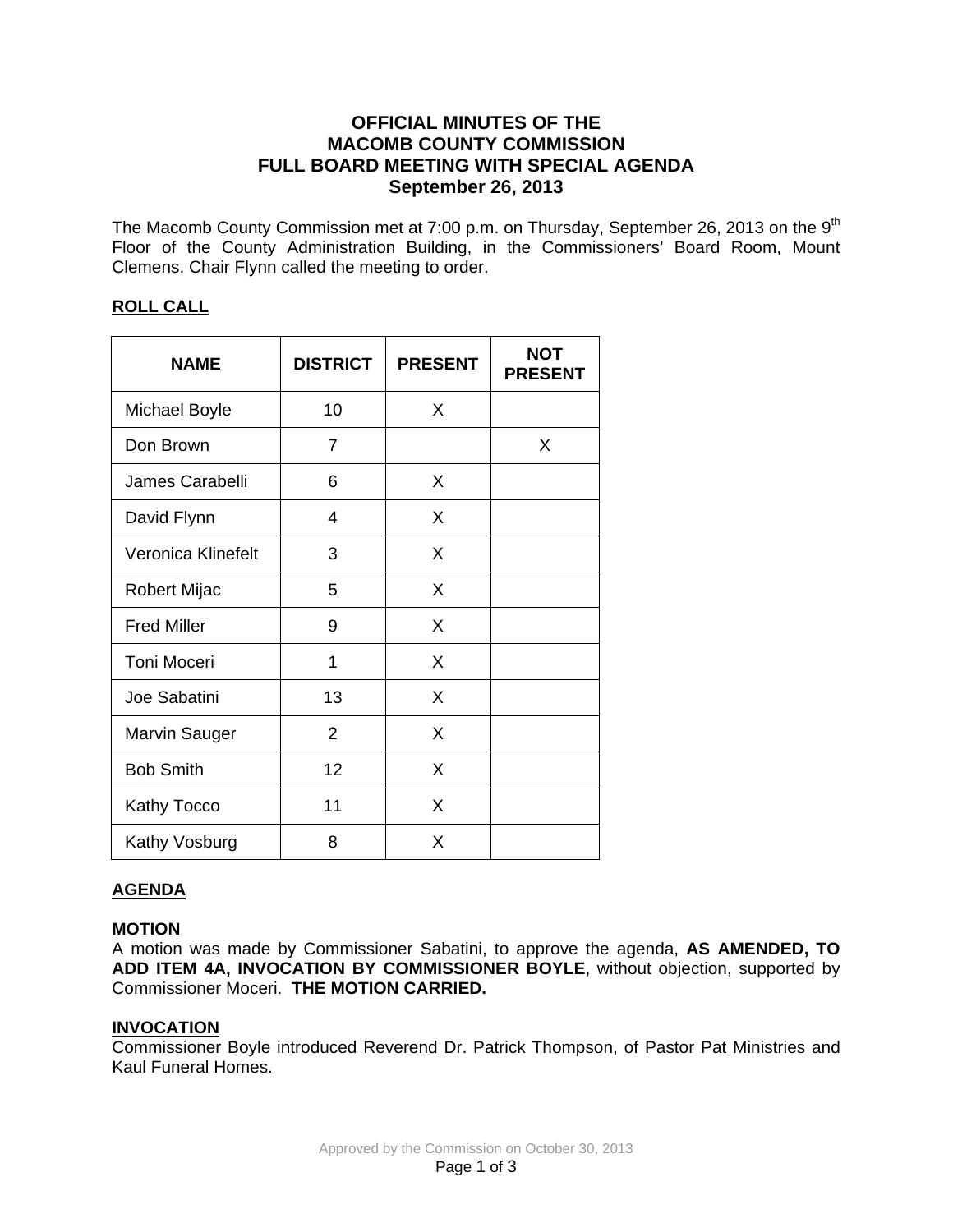## **PUBLIC PARTICIPATION**

None

## **RECEIVE & FILE VETO LETTER**

#### **MOTION**

**R13-248** A motion was made by Commissioner Carabelli, to receive and file veto letter dated 09/24/13 from County Executive regarding enrolled Ordinance 2013-08, entitled "FY 2014 Comprehensive General Appropriations Ordinance", supported by Commissioner Smith.

#### **THE MOTION CARRIED.**

#### **NEW BUSINESS**

Chair Flynn updated the board about a notice that was received from Macomb County Public Works and Oakland County Public Works commissioners that the Emergency Manager is working on a proposal that would create a governing authority similar to Cobo and RTA under PA1953 or PA1954 that would allow the region to control the governance of the Detroit Water and Sewer board. It will be introduced by the EM with a dollar amount for how much the region would lease per year. Oakland County thought they would get their presentation or proposal from EM in October. They have hired an audit firm to look at the numbers and it would require commission approval of the proposal.

Chair Flynn informed board that Richard (Rico) Rowe has been hired as a temporary Special Projects Coordinator. He's currently working on green schools and compiling information.

Chair Flynn & Andrew Kim are working on legislative roadmap.

Fred Warner from Veterans Services spoke to the Commission about the new Veterans Director, Laura Rios.

Chair Flynn indicated that he met with Mark Deldin, Deputy County Executive and went thru the veto letter and both agreed to meet weekly to go thru issues and set up an agenda. Those meetings will start next week.

Chair Flynn met with Melissa Roy regarding GCSI contract. There was some discrepancy in regards to whether that contract needed commission approval. Those have been worked out after speaking with Corp Counsel. John Schapka, Interim Corporation Counsel said a question was posed to him whether the contract, which has a total value of \$54,000, would be approved at the Executive's office only or whether it came thru the Executive for board approval. John's opinion is that does require board approval, because this is for a county wide benefit as opposed to a benefit exclusive only to the Executive. John signed off on contract today and would expect it to come to the Board next week.

A copy of the landfill host agreement proposal from Rizzo was disbursed to the Commission. The Executive needs to nominate members to the Solid Waste Committee.

Chair Flynn spoke regarding RTA. He met with Megan Owens and Roy Rose in the past week and there are some issues of the Citizens Advisory Group and Macomb didn't get their fair representation. They will be adding 7 spots to Macomb County.